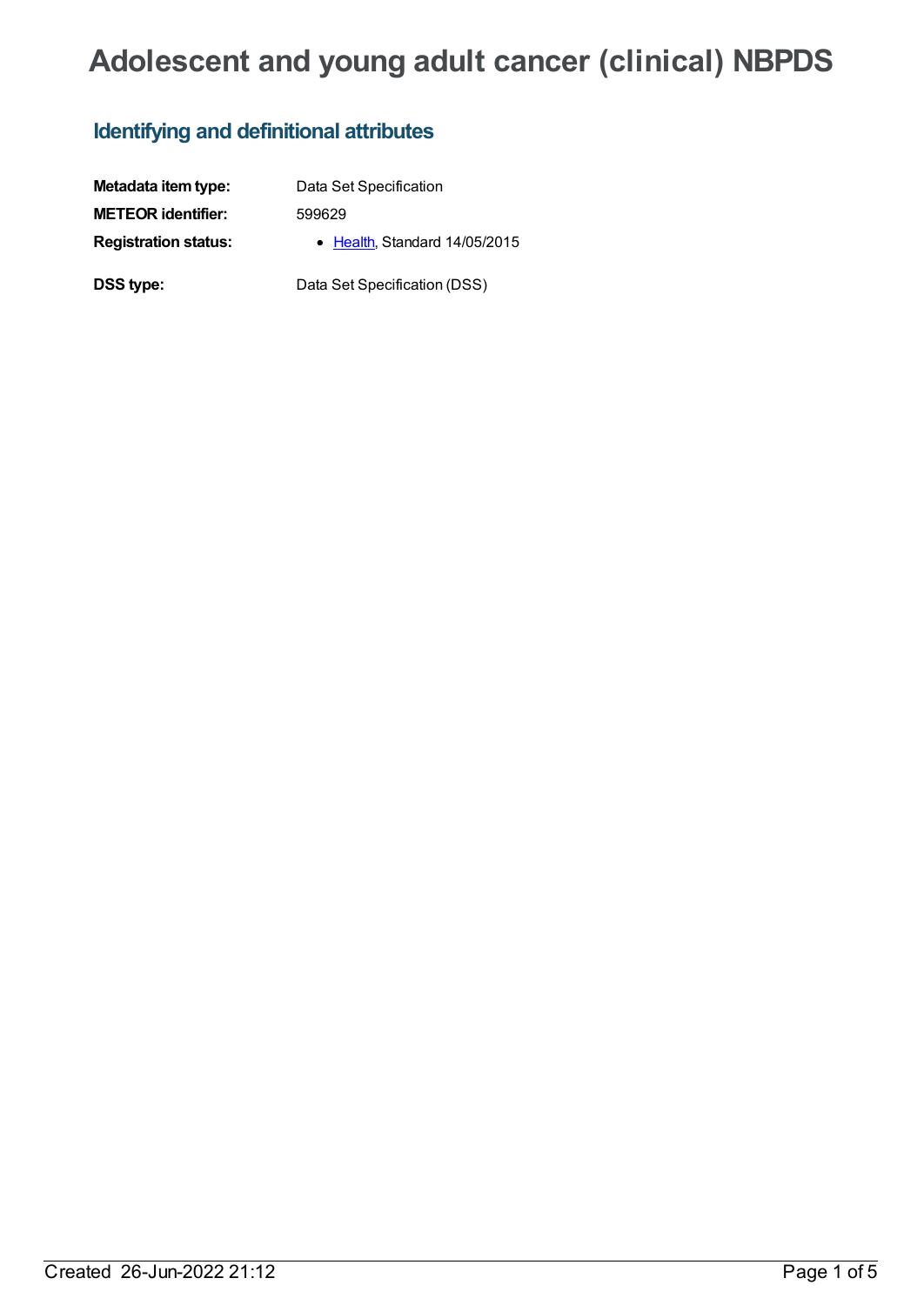**Scope:** The purpose of the Adolescent and young adult cancer (clinical) National best practice data set (AYANBPDS) is to define data standards for the national collection of data for adolescents and young adults (commonly defined as a person between 15 and 29 years of age) with cancer so that data collected is consistent and reliable. It provides definitions and detailed instructions for coding cancer clinical information for adolescent and young adults with cancer and contains generic data elements for adolescent and young adults with cancer, most of which would be relevant to each patient regardless of organ site of cancer or histology type.

> Collection of this data set is not mandated but is recommended as best practice if clinical cancer data are to be collected. It will facilitate more consistent data collection while enabling individual treatment centres or health service areas to develop data extraction and collection processes and policies that are appropriate for their service settings.

The AYANBPDS is used in conjunction with the Cancer (clinical) National best practice dat set (CCNBPDS). Mandatory reporting regulations have enabled population-based cancer registries in Australia to collect standard information on all incident cases of cancer (apart from non-melanoma skin cancers), from which incidence, mortality and overall survival have been determined and trends monitored. The CCNBPDS provides a framework for the collection of more detailed and comprehensive clinical data such as stage of cancer at diagnosis, other prognostic characteristics, cancer treatment and patient outcomes.

The AYANBPDS will support prospective data collection from the time an AYA person with cancer symptoms is referred or first presents to a hospital or specialist through the entire duration of their illness.

The definitions used in the AYANBPDS are designed to capture the provision of cancer care on a day-to-day level. They relate to the cancer care pathway and the need to optimise care by correctly diagnosing, evaluating and managing patients with cancer. In addition, end-points, such as survival, and patterns of care can be monitored to understand both the effectiveness and appropriateness of cancer care.

The data elements specified provide a framework for:

- promoting the delivery of evidence-based care to patients with cancer
	- facilitating the ongoing improvement in the quality and safety of cancer management in treatment settings
		- **improving the epidemiological and public health understanding of** cancer
			- **nd** informing treatment guidelines and professional education
				- guiding resource planning and the evaluation of cancer control activities

They will facilitate the aggregation of data across different treatment centres.

The underlying long-term goal is to provide data support to improve outcomes for patients by increasing their quality and length of life. For example, a comparison of the actual management of patients with best practice guidelines may identify shortfalls in treatment and limitations in access to treatment modalities for some patients.

The availability of nationally consistent data on cancer, stage of cancer at diagnosis, other prognostic features, treatment and patient outcomes is fundamental for monitoring appropriateness and quality of cancer services and for pooling data for research. For many years clinical databases have been developed locally, and while of local value, differences in content and data definitions have reduced their value for national applications.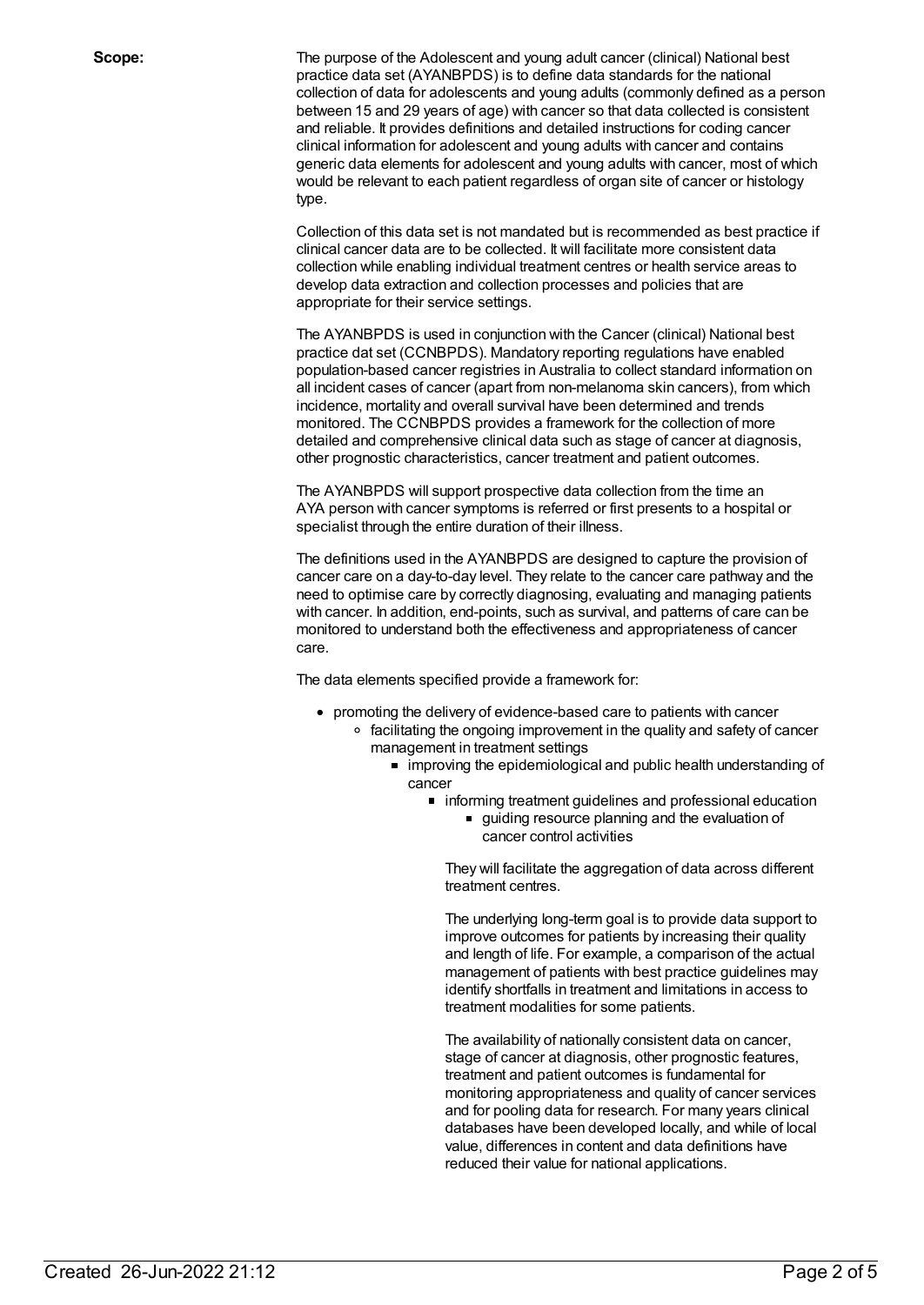## **Collection and usage attributes**

#### **Collection methods:** The AYANBPDS is primarily directed at the clinical and clinical epidemiological use of cancer data. Treatment centres such as hospitals, radiotherapy centres and cancer specialist practices are the settings in which implementation of the adolescent and young adult cancer data set specification should be considered. The AYANBPDS can also be used by a wider range of health and health-related establishments that create, use, or maintain records on health-care clients.

## **Source and reference attributes**

#### **Submitting organisation:** Cancer Australia

### **Relational attributes**

| Related metadata | Supersedes Adolescent and young adult cancer (clinical) DSS |
|------------------|-------------------------------------------------------------|
| references:      | • Health, Superseded 14/05/2015                             |
|                  | See also Cancer (clinical) NBPDS                            |

• [Health](https://meteor.aihw.gov.au/RegistrationAuthority/12), Standard 14/05/2015

## **Metadata items in this Data Set Specification** Show more detail

| Seq<br>No.     | Metadata item                                                                                                                        | <b>Obligation Max</b> | <b>occurs</b>           |
|----------------|--------------------------------------------------------------------------------------------------------------------------------------|-----------------------|-------------------------|
| 1              | Person—main language other than English spoken at home, code (ASCL 2011)<br><b>NN{NN}</b>                                            | Mandatory             | 1                       |
| $\overline{2}$ | Person with cancer-setting of death, code N[N]                                                                                       | Conditional 1         |                         |
| 3              | Person-first degree relative cancer history indicator, yes/no/not<br>applicable/unknown/not stated/inadequately described code N     | Mandatory 9           |                         |
| 4              | Person-second degree relative cancer history indicator, yes/no/not<br>applicable/unknown/not stated/inadequately described code N    | Mandatory             | 19                      |
| 5              | Person with cancer—family history of hereditary genetic events indicator.<br>yes/no/unknown/not stated/inadequately described code N | Mandatory 9           |                         |
| 6              | Person with cancer-hereditary genetic events type, code N[N]                                                                         | Conditional 9         |                         |
| 7              | Person with cancer—hereditary genetic events type, text X[X(39)]                                                                     | Conditional 9         |                         |
| 8              | Person with cancer-personal genetic syndrome indicator, yes/no/unknown/not<br>stated/inadequately described code N                   | Optional              | 1                       |
| 9              | Person with cancer—personal genetic syndrome type, genetic event type code N[N]                                                      | Conditional 9         |                         |
| 10             | Person with cancer-personal genetic syndrome type, text X[X(39)]                                                                     | Conditional 9         |                         |
| 11             | Person with cancer-date of cancer symptom onset, DDMMYYYY                                                                            | Mandatory             | $\mathbf 1$             |
| 12             | Person with cancer—date of initial primary health care consultation, DDMMYYYY                                                        | Mandatory             | $\overline{\mathbf{1}}$ |
| 13             | Person with cancer—date of initial medical specialist consultation, DDMMYYYY                                                         | Mandatory             | $\mathbf 1$             |
| 14             | Person with cancer—adolescent and young adult cancer healthcare provider type.<br>code N[N]                                          | Mandatory             | $\mathbf 1$             |
| 15             | Person with cancer—shared care arrangement indicator, yes/no/unknown code N                                                          | Mandatory             | $\mathbf 1$             |
| 16             | Cancer treatment—treatment funding source, code N                                                                                    | Mandatory             | 1                       |
| 17             | Cancer treatment—multidisciplinary team review indicator, yes/no/unknown code N                                                      | Mandatory             | 1                       |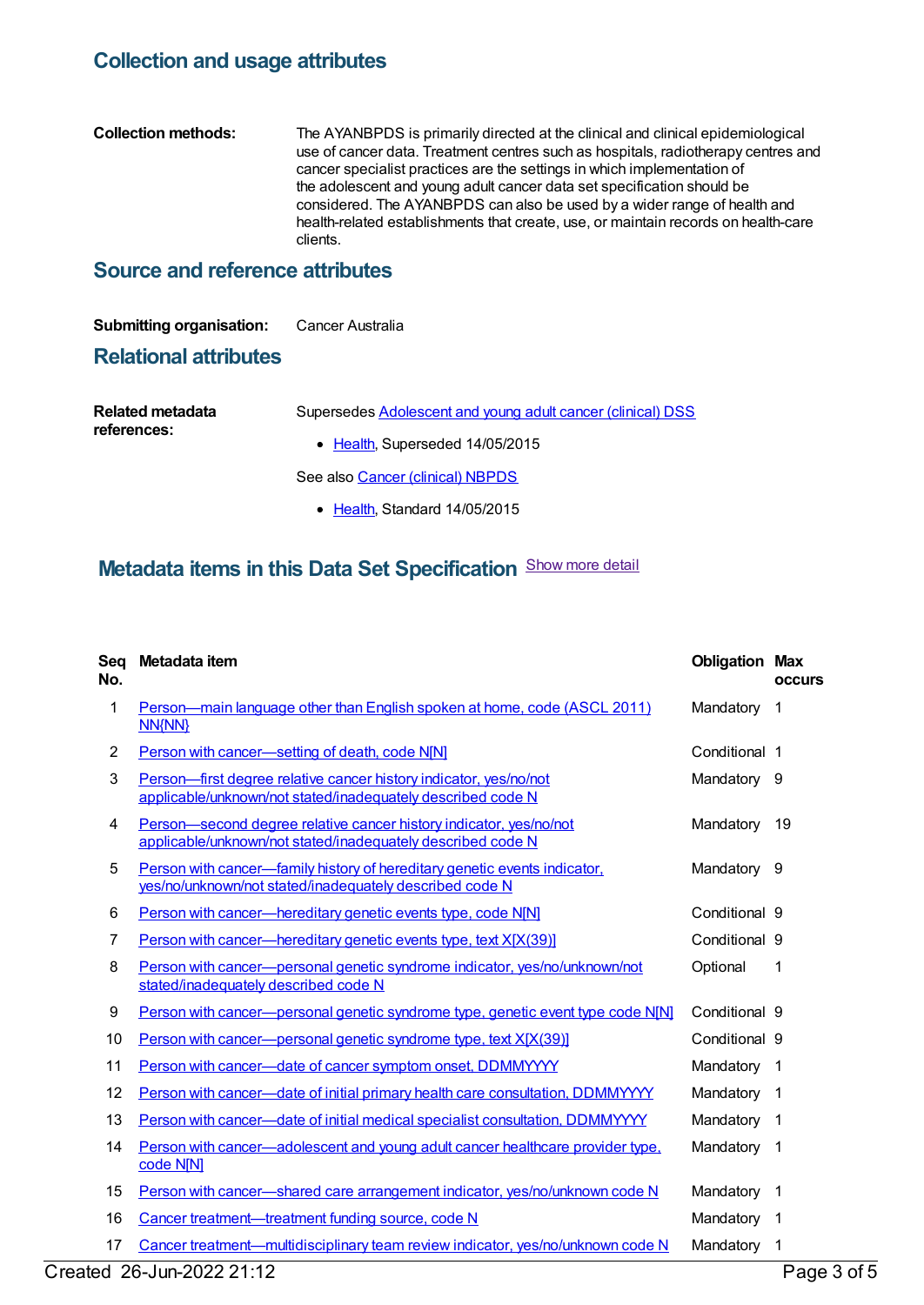| 18 | Cancer treatment—specialist support services indicator, yes/no/unknown code N                                                            | Mandatory      | $\mathbf 1$    |
|----|------------------------------------------------------------------------------------------------------------------------------------------|----------------|----------------|
| 19 | Cancer treatment-specialist support services type, code N[N]                                                                             | Conditional 19 |                |
| 20 | Cancer treatment—specialist support services type, text X[X(99)]                                                                         | Conditional 19 |                |
| 21 | Person with cancer—care coordinator assignment indicator, yes/no/pending code N                                                          | Mandatory      | -1             |
| 22 | Cancer treatment—variation from planned treatment indicator, yes/no/unknown code<br>$\mathbf N$                                          | Conditional 1  |                |
| 23 | Cancer treatment—treatment plan modification, text X[X(149)]                                                                             | Conditional 9  |                |
| 24 | Person with cancer—fertility counselling offered indicator, yes/no/unknown code N                                                        | Mandatory      | -1             |
| 25 | Person with cancer—fertility counselling provided indicator, yes/no/unknown code N                                                       | Conditional 1  |                |
| 26 | Person with cancer—fertility preservation procedure indicator, yes/no/unknown code<br>N                                                  | Mandatory      | -1             |
| 27 | Person with cancer—fertility preservation procedure type, code NINI                                                                      | Conditional 9  |                |
| 28 | Person with cancer—fertility preservation procedure type, text X[X(99)]                                                                  | Conditional 9  |                |
| 29 | Person with cancer—fertility preservation utilised indicator, yes/no/not applicable<br>code N                                            | Conditional 1  |                |
| 30 | Person with prior cancer diagnosis-pregnancy outcome indicator, yes/no code N                                                            | Mandatory      | -1             |
| 31 | Person with cancer—performance status score at diagnosis, Eastern Cooperative<br><b>Oncology Group code N</b>                            | Mandatory      | $\overline{1}$ |
| 32 | Cancer staging-date of cancer staging, DDMMYYYY                                                                                          | Optional       | 19             |
| 33 | Person with cancer—distant metastatic site(s) at diagnosis, topography code (ICD-<br><b>O-3) ANN.N</b>                                   | Mandatory      | 19             |
| 34 | Person with cancer-comorbidities, Colinet defined comorbidities code N[N]                                                                | Conditional 9  |                |
| 35 | Person with cancer-comorbidities, text X[X(99)]                                                                                          | Conditional 9  |                |
| 36 | Person with cancer-research trial type, code N                                                                                           | Mandatory 19   |                |
| 37 | Person with cancer-clinical trial identifier, text X[X(399)]                                                                             | Conditional 9  |                |
| 38 | Person with cancer-clinical trial phase, code N                                                                                          | Conditional 9  |                |
| 39 | Person with cancer-clinical trial funding basis, code N                                                                                  | Conditional 9  |                |
| 40 | Person with cancer—supportive care trial name, text X[X(39)]                                                                             | Conditional 9  |                |
| 41 | Person with cancer—research enrolment name, text X[X(39)]                                                                                | Conditional 9  |                |
| 42 | Patient-intention of treatment, code N                                                                                                   | Mandatory      | 1              |
| 43 | Person with cancer—referral to palliative care services indicator, yes/no/unknown<br>code N                                              | Mandatory      | -1             |
| 44 | Person with cancer-date of referral to palliative care services, DDMMYYYY                                                                | Conditional 1  |                |
| 45 | Cancer treatment-external beam radiotherapy type, code N[N]                                                                              | Conditional 5  |                |
| 46 | Cancer treatment-brachytherapy dose rate, code N                                                                                         | Conditional 9  |                |
| 47 | Cancer treatment-date of treatment outcome, DDMMYYYY                                                                                     | Mandatory      | 1              |
| 48 | Patient-immediate/short term treatment complication indicator, yes/no/not<br>applicable/unknown/not stated/inadequately described code N | Optional       | 1              |
| 49 | Patient-treatment complication date, DDMMYYYY                                                                                            | Conditional 19 |                |
| 50 | Cancer treatment-treatment complication outcome, code N                                                                                  | Conditional 19 |                |
| 51 | Cancer treatment—treatment complication type, text X[X(149)]                                                                             | Conditional 19 |                |
| 52 | Patient-adverse event indicator, yes/no code N                                                                                           | Mandatory      | 1              |
| 53 | Patient-date of adverse event, DDMMYYYY                                                                                                  | Conditional 19 |                |
| 54 | Health service event-adverse event grade, code N                                                                                         | Conditional 19 |                |
| 55 | Cancer treatment-cancer treatment type, code N[N]                                                                                        | Conditional 5  |                |
| 56 | Cancer treatment-other cancer treatment, text X[X(149)]                                                                                  | Conditional 9  |                |